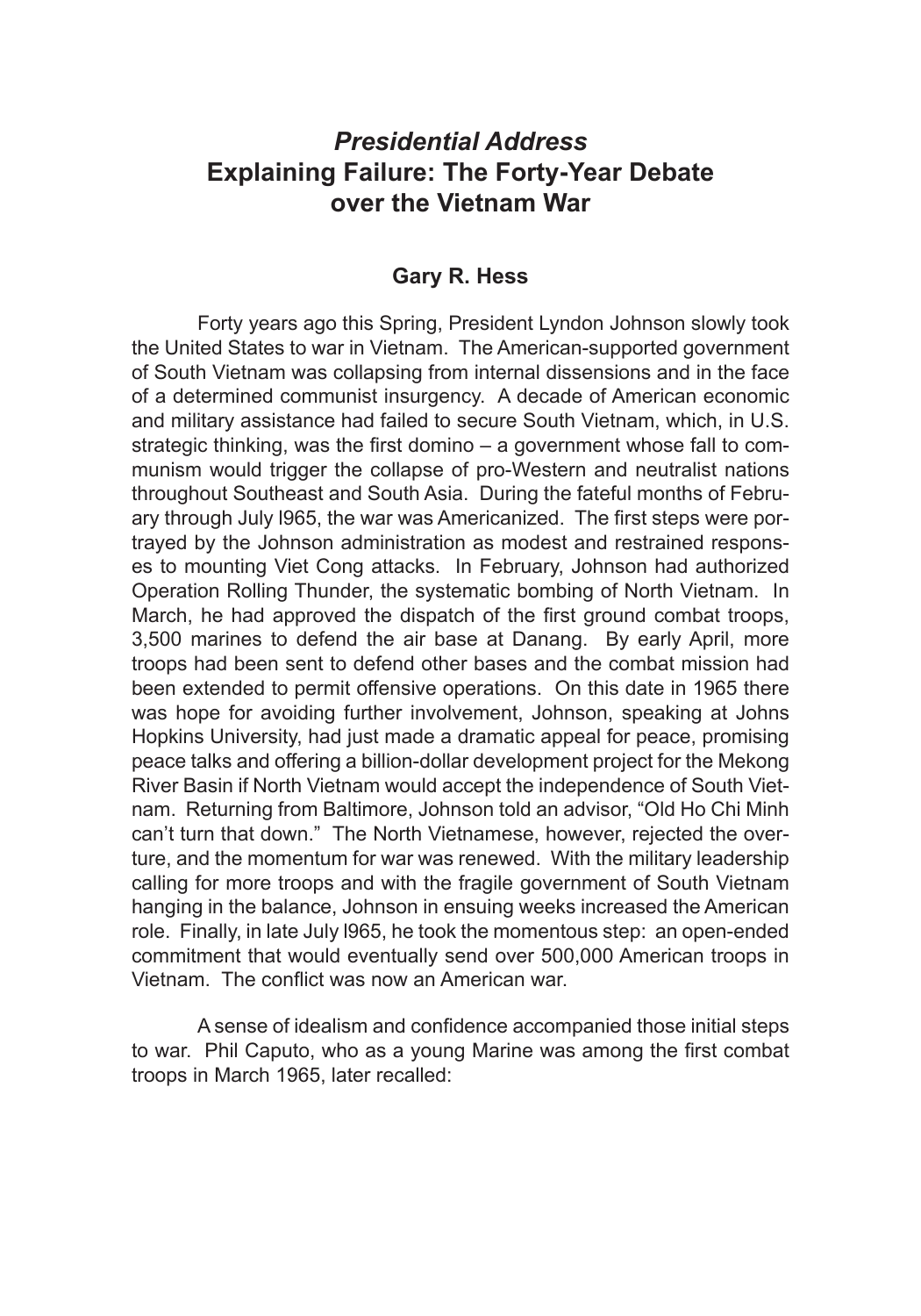America seemed omnipotent then. The country could claim it had never lost a war, and we believed we were ordained to play cop to the Communists' robber and spread our own political faith all over the world. . We saw ourselves as the champions of a cause that was destined to triumph. . . . So when we marched into the rice paddies on that March afternoon, we carried, along with our packs and rifles, the implicit convictions that the Vietcong would be quickly beaten and that we were doing something altogether noble and good.

From the beginning, the intervention in Vietnam was controversial. While most Americans supported the war in 1965, nearly 30% thought that it was a mistake. The first campus teach-in – which involved having professors, students, and others discuss the issues of the war and which would become a common means of antiwar protest – was held as early as March 24, 1965 at the University of Michigan. Those protests increased as war went on without conclusive results and America found itself in a quagmire. The nation became more sharply divided than at any time since the Civil War. Antiwar demonstrations and marches spoke to the growing dissatisfaction. They were countered by pro-war demonstrators who called upon Americans to stay the course. After two-and-half years of escalating involvement and increasing casualties which produced not victory but stalemate, most Americans by late 1967 had come to believe that the war was a mistake and Lyndon Johnson's approval ratings plunged. The shock of the Tet Offensive in early 1968 accentuated the downward spiral. That year was marked by the assassinations of Martin Luther King and Robert Kennedy, by violence in the nation's cities and at the Democratic National Convention; it was a time when America seemed, to borrow the title of one important book, to be "coming apart."

To a remarkable extent, the divisions of the 1960s still cut through American society. The contemporary debates over U.S. national security policy reflect the legacy of the debate between "doves" and "hawks" and the cultural changes growing out of that debate. Supporters and opponents of the Persian Gulf War of 1991 and the current war in Iraq draw upon competing "lessons" of the Vietnam War. Supporters assure Americans that Vietnam taught the country's leaders how not to fight a war so that its strategic shortcomings will not be repeated. Opponents draw upon the Vietnam experience to warn of the dangers of attempting to find an American solution to the intractable political problems of distant peoples. A principal reason why Vietnam has remained so prominent in our political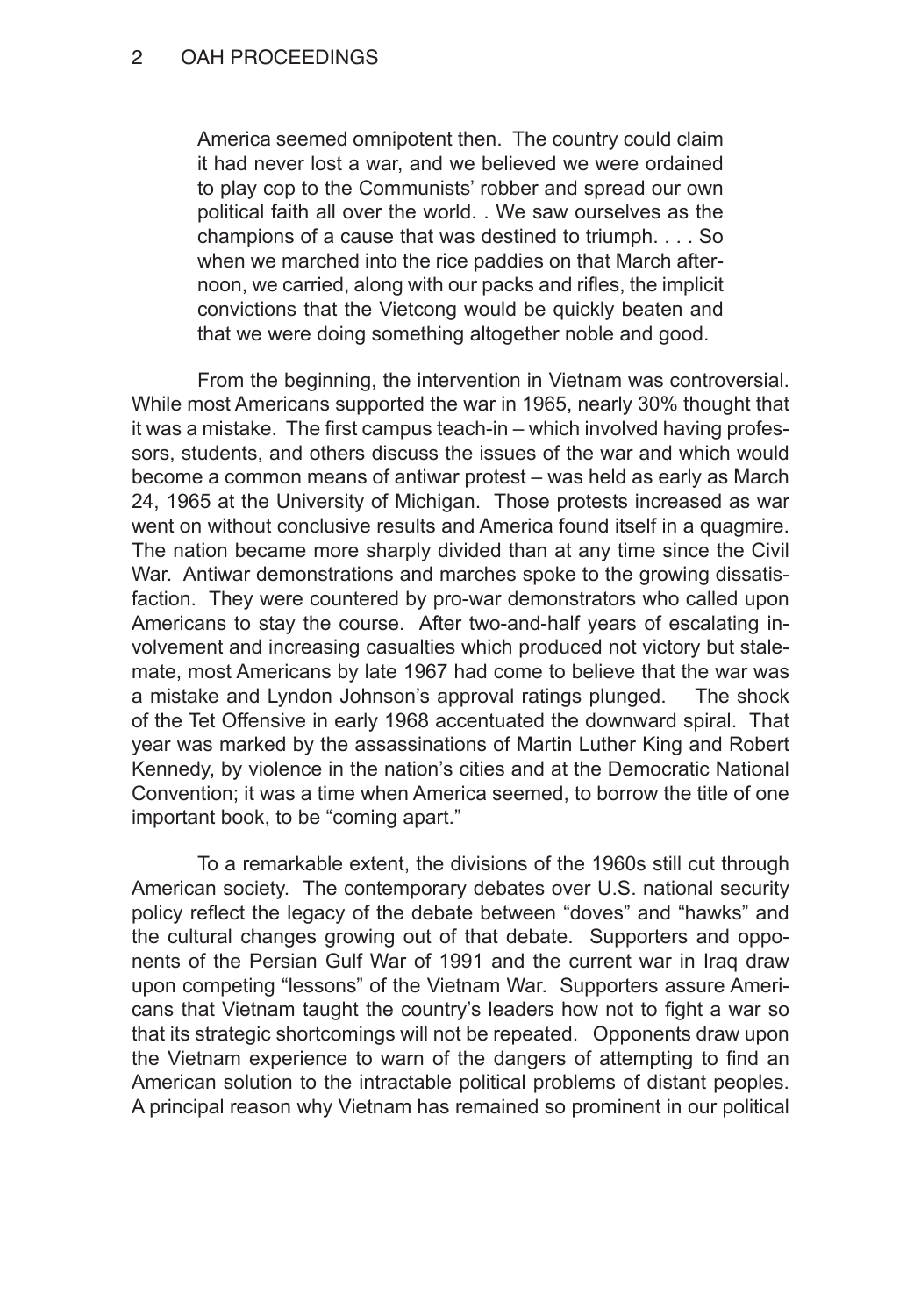discourse is because the outcome of the war seems preposterous: how could the world's most powerful nation fail to defeat a poor, pre-industrial Third World country? Lyndon Johnson could not understand it; he always referred to Vietnam as "that damned little puissant country."

At the center of the contemporary debate over Vietnam thus is the search for the war's "lessons." This is basically a quest to explain America's only lost war so that the misadventure will not be repeated. The debate over Vietnam ever since the 1960s has always been about explaining failure. While "doves" and "hawks" disagreed on whether the United States should have been fighting in Vietnam, they both saw the country headed to defeat. Failure was always fundamental to the dove argument which saw Americanization of the war as a mistake that was doomed from the outset. Hawks, of course, supported the war's objectives and believed that U.S. military power, properly applied, could force North Vietnam to abandon the struggle; but hawks became increasingly frustrated by what they considered to be a wrong-headed strategy which was insufficient to achieve military objectives and so they too anticipated failure.

During the war, a dovish perspective became the conventional wisdom among a steadily increasing number of intellectuals, journalists, and political leaders, who came to believe that America's decision to wage war in Vietnam was a tragic mistake. The commitment to South Vietnam had been a "fool's errand," a miscalculation by the nation's leaders that American security was at stake in Southeast Asia and that military power could save a weak and unpopular regime. Americans, doves believed, were ignoring history. The communist insurgency in South Vietnam, supported by North Vietnam, reflected the irresistible force of Vietnamese nationalism; it was Ho Chi Minh and his followers who had proclaimed Vietnam's independence and fought a successful war against the French; they thus had earned the support of people throughout the country. The South Vietnamese government traced its origins to the old French colonial regime and had survived after France's withdrawal only because of the support of the United States. It lacked credibility with its people. A leading expert on Vietnam, the journalistscholar Bernard Fall, once observed the futile efforts of Saigon's government to rewrite history in ways that would establish its nationalist credentials: "So hoary a mythology is difficult to accept even by the peasants who comprise 90% of the population. They know full well who fought the French and who did not." With the North Vietnamese supporting the Southern insurgency and receiving extensive military and economic assistance from the Soviet Union and China, Ho Chi Minh's movement could outlast the Americans, just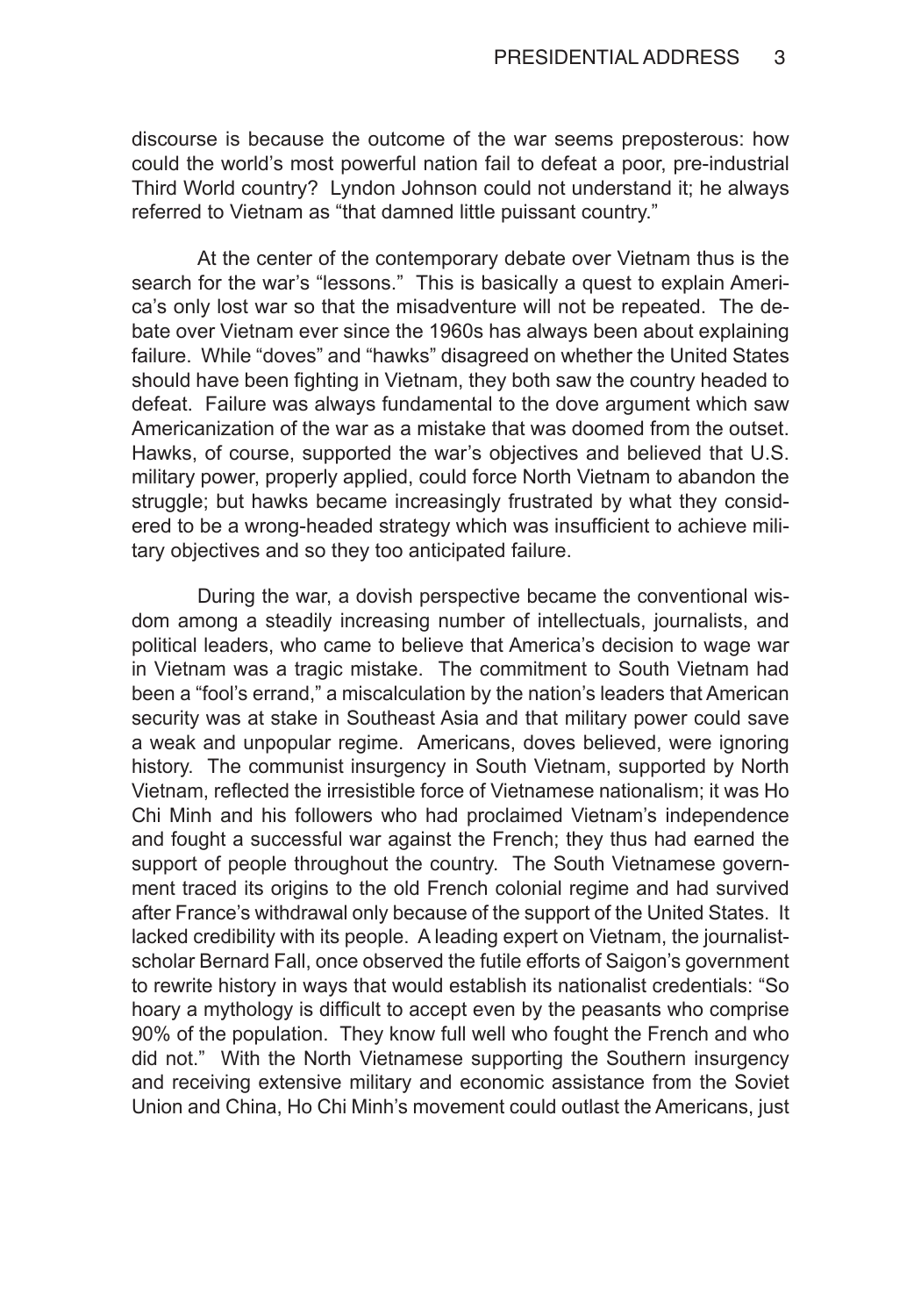## 4 OAH PROCEEDINGS

as it had outlasted the French. The eight-year war of the French that failed to defeat the communist insurgents offered to doves a sobering lesson of the futility of Western powers to fight in the jungles of Southeast Asia. Hence, the war was fundamentally "unwinnable." This dovish perspective on the war represents the beginning of the orthodox interpretation of the war. Its sense of a "fool's errand" is reflected in the titles of representative books written during the war: *The Making of A Quagmire*, *Washington Plans An Aggressive War*, *The Abuse of Power*, *The Arrogance of Power*, *The Bitter Heritage*, and *The Lost Crusade*. The authors of these books included the journalist David Halberstam, the historian Arthur M. Schlesinger, Jr., and the prominent Senator, J. William Fulbright.

While the "doves" seemed in the political ascendancy, there remained a large number of Americans who continued to support the war; and there were still countless others who had become critical of the war and wanted it to end, but they did not want to see the United States defeated. Richard Nixon shrewdly exploited this undercurrent. If one had to pinpoint the moment when hawkishness became fashionable and when the conservative response to the counter-culture was clearly defined, it might well be November 1969 when President Nixon appealed for the support of what he famously called "the great silent majority." Nixon had promised during the 1968 campaign to achieve "peace with honor" in Vietnam. He knew that anything short of an immediate withdrawal would trigger protests from the antiwar movement. He also recognized that most Americans wanted to leave Vietnam honorably and not in disgrace, and that most Americans were repelled by what they considered the excesses of the war protesters. Nixon, barely nine months into his presidency, addressed the nation from the Oval Office; he closed with a memorable peroration:

I know it may not be fashionable to speak of patriotism or national destiny these days. But I feel it is appropriate to do so on this occasion. . . . The wheel of destiny has turned so that any hope the world has for the survival of peace and freedom will be determined by whether the American people have the moral stamina and courage to meet the challenge of free-world leadership. Let historians not record that when America was the most powerful nation in the world we passed by on the other side of the road and allowed the last hopes for peace and freedom of millions of people to be suffocated by the forces of totalitarianism. And so tonight – to you, the great silent majority of my fellow Americans – I ask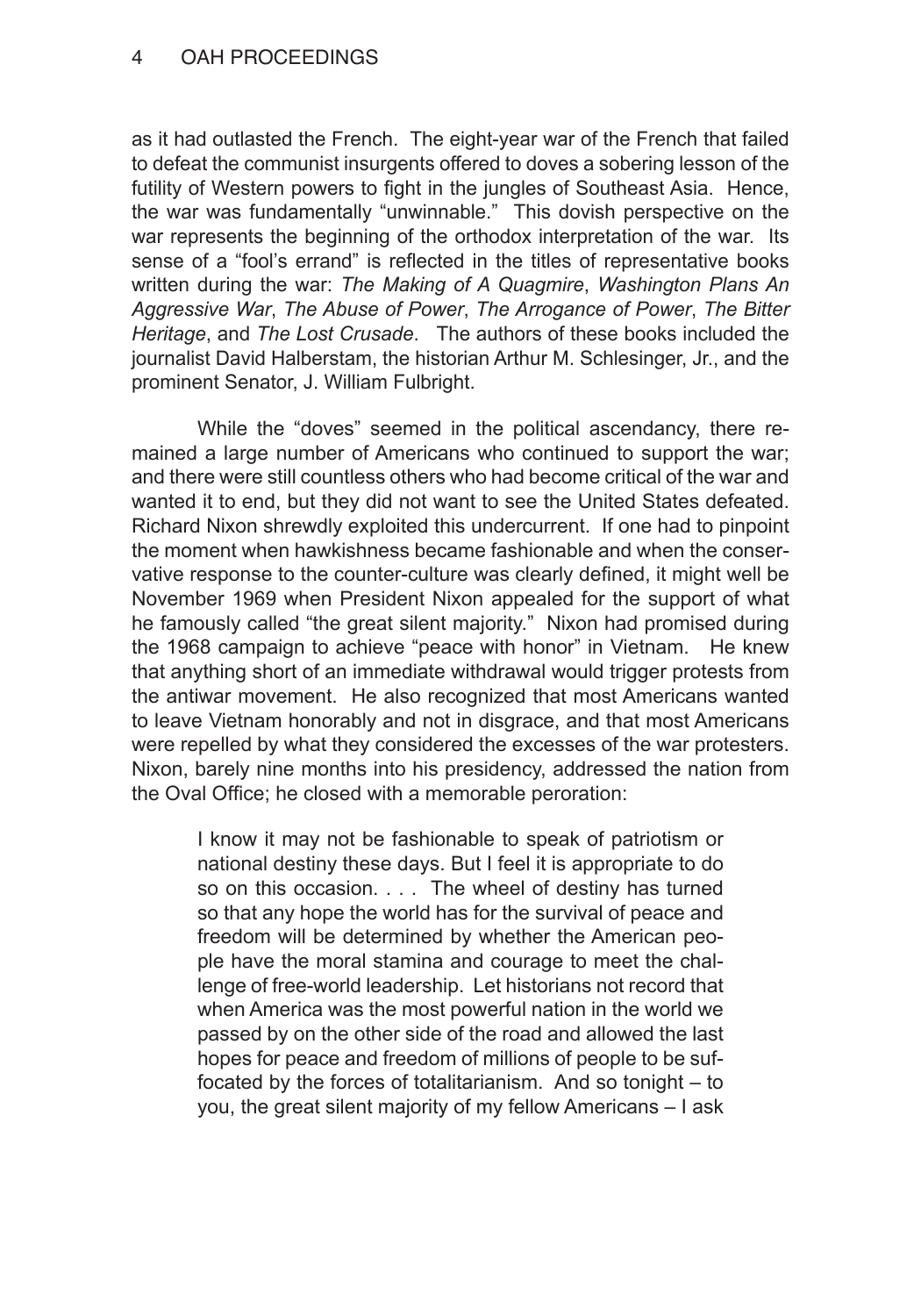for your support. I pledged in my campaign to end the war in a way that we could keep the peace. I have initiated a plan of action that will enable me to keep that pledge. The more support I can have from the American public, the sooner that pledge can be redeemed; for the more divided we are at home, the less likely the enemy is to negotiate with us at Paris. Let us be united for peace. Let us be united against defeat. Because let us understand: North Vietnam cannot defeat or humiliate the United States. Only Americans can do that.

The appeal worked as the "great silent majority" gave Nixon the support that he sought in ending the war. Nixon went further, however, and reinforced the divisions within the country by lashing out against domestic opponents of the war. He described student protesters as a "bunch of bums." He unleashed his Vice President Spiro Agnew to attack what the administration saw as media bias in reporting the war, Agnew's denunciations of the allegedly liberal media included characterizing war critics as "the nattering nabobs of negativism."

That "great silent majority" has become a dominant force in American politics. Nixon's appeal to patriotism, his call to stand by the President, his claim of an American role as the guardian at the gates against totalitarianism have become a cornerstone of the resurgent conservatism of the last thirty years. Appropriately it was the principal voice of the conservative movement, Ronald Reagan, who, during his presidential campaign in 1980, christened Vietnam as a "noble cause." Shortly after being inaugurated, Reagan said that "it is time to show our pride" for those who fought in Vietnam, "they came home without a victory not because they were defeated, but because they were denied a chance to win." That "lesson" of Vietnam has become a centerpiece of conservative thought. After the successful Gulf War in 1991, President George H. W. Bush proclaimed that "we have kicked the Vietnam syndrome." Military strategy especially in that war reflected the assumptions of the Powell Doctrine. This Doctrine grows out of the former Secretary of State's bitterness over the way he saw the Vietnam War being waged during his two tours of duty there. The Powell Doctrine stresses some basic themes about war making: the need for clear goals; the backing of the American public; and the application of overwhelming force. Powell wrote that "war should be the politics of last resort. And when we go to war, we should have a purpose that our people understand and support; we should mobilize the country's resources to fulfill that mission, and then go in to win."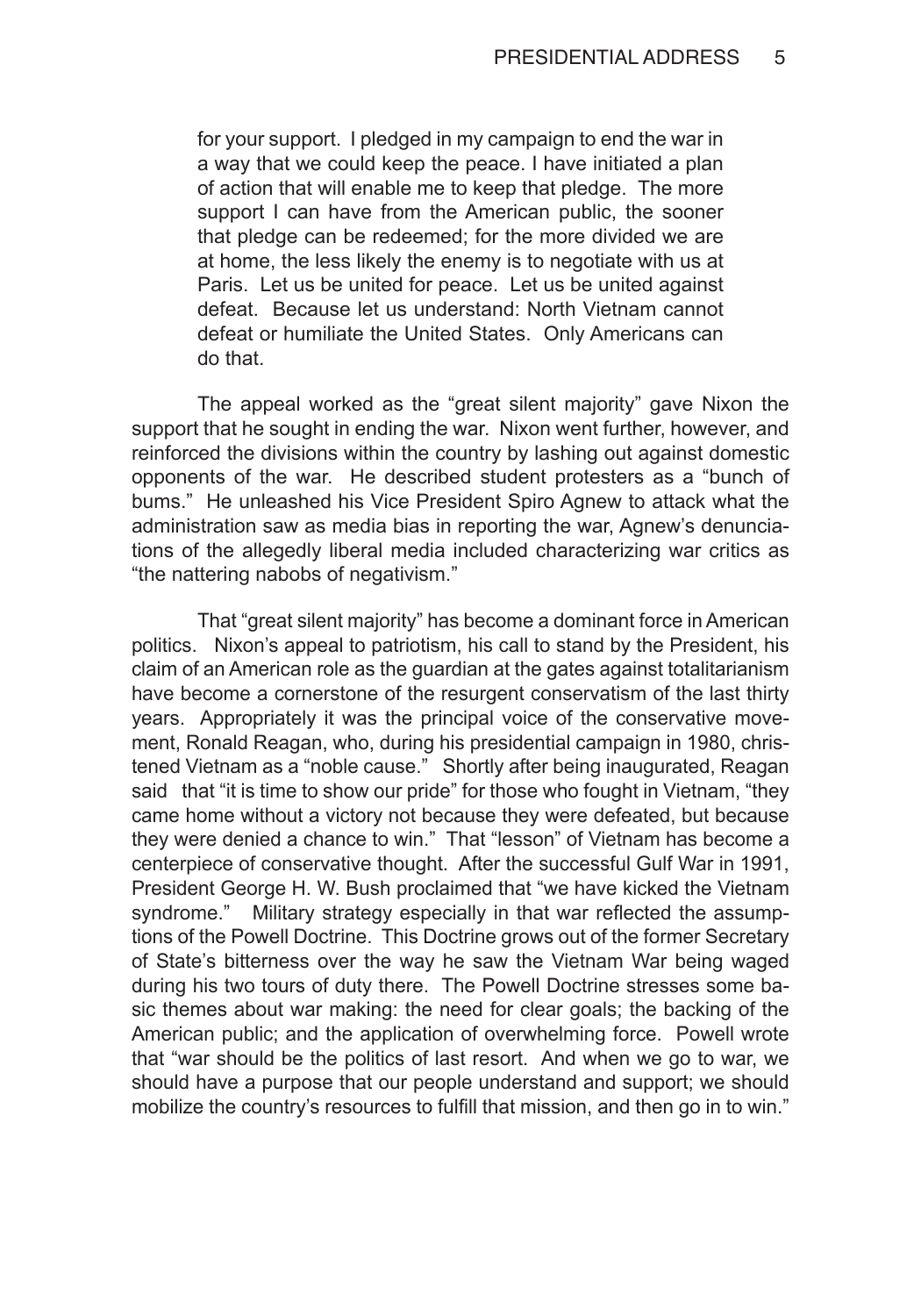As Secretary of State, Powell shared, rather uneasily, policy making responsibilities with a group of President Bush's advisers—the so-called neo-conservatives—whose world views were also shaped by the Vietnam War. These views have been embraced by President Bush, Vice President Dick Cheney, and Secretary of Defense Donald Rumsfeld. During the 1980s and 1990s, neo-conservatism emerged among such figures as Paul Wolfowitz, who until recently was Under Secretary of Defense and has now become President of the World Bank; Richard Armitage, who was Under Secretary of State under Powell; Richard Perle, who is now on the Defense Policy Board; journalists like William Kristol and Norman Podhoretz and the scholar Jeanne Kirkpatrick, who served as Reagan's ambassador to the United Nations. This group has been instrumental in the development of the doctrine of pre-emptive war and were the major advocates of its implementation in the war to overthrow Saddam Hussein. Neo-conservatism's origins can be traced to the Vietnam era. Many of these men and women began their political careers as conservative Democrats who had supported the assertive internationalism of Franklin Roosevelt and Harry Truman. During the late 1960s, however, they turned away from the party as many liberal Democrats opposed the war in Vietnam and embraced the youth counterculture. The conservative Democrats refused to abandon the conviction that America needed to be assertive internationally and they traced failure in Vietnam to a failure of national will. They gravitated toward the Republican Party and gained considerable influence within its ranks. At the core of neo-conservative thought are three deeply held convictions: (a) America's moral superiority makes it an agent for democracy throughout the world; (b) any compromise with totalitarian regimes is a morally bankrupt policy; (c) that today the United States has the power to reorder the world. At the heart of disagreements between Powell and the neo-conservatives over the necessity for war against Iraq in 2003 was Powell's caution that reflected the assumptions of his Doctrine and the neo-conservative view of an omnipotent United States.

This conservative resurgence has been given an academic rationale by the rise of Vietnam War revisionism. Barely had the war ended before the retrospective battle over its meaning began. Seizing the initiative in the early postwar writer were revisionists, who argued that not only was the war justified, but that it also was eminently "winnable." They interjected into the debate "if-only" history: the argument that alternative courses of action would have yielded a successful outcome. Beginning with the early postwar memoirs and histories of a number of high-ranking military officers and continuing into the works of a number of scholars, the revisionists contend that America squandered its superior technology, manpower,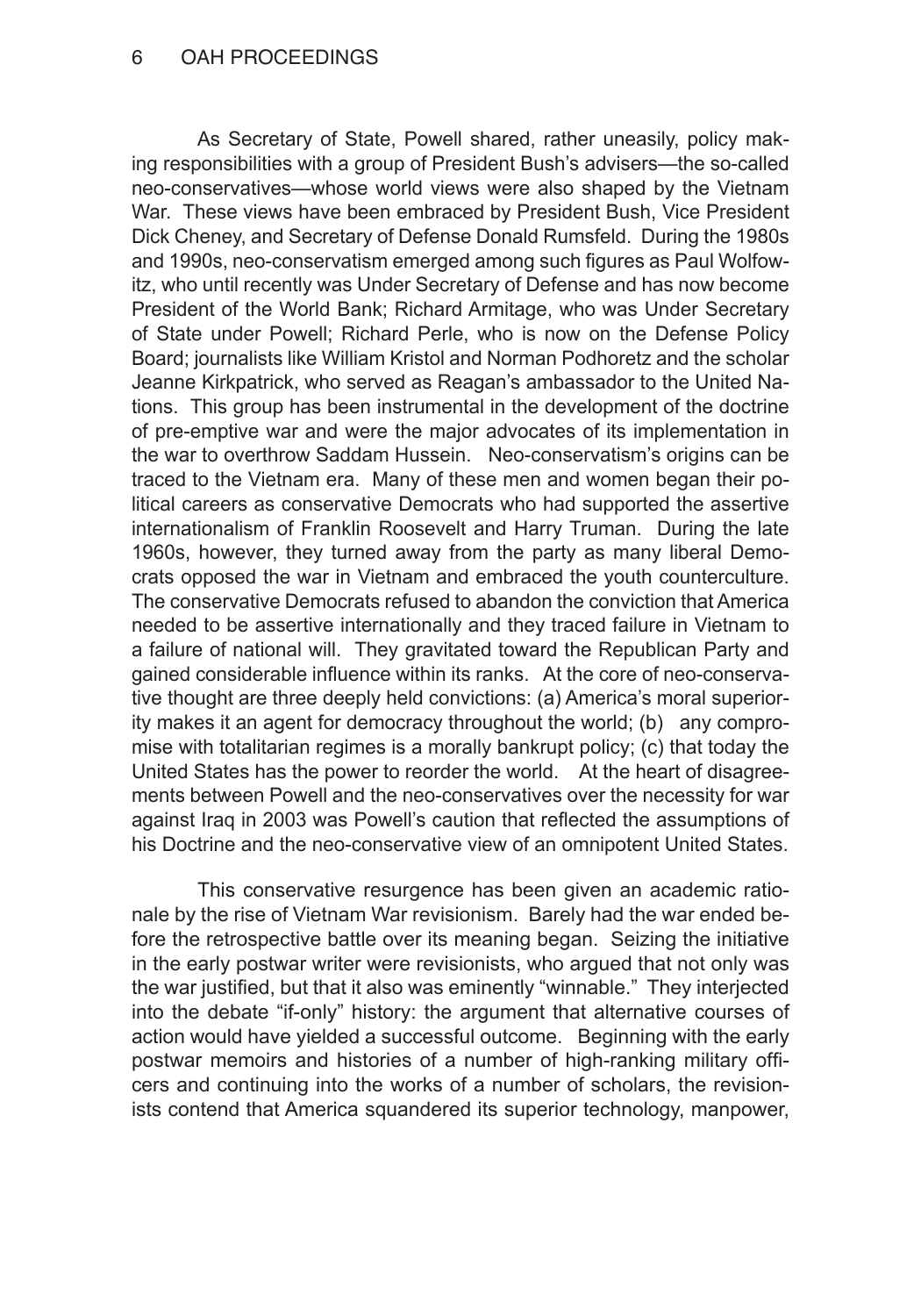and resources. The titles of representative revisionist works -- *Strategy for Defeat*, *The Rise and Fall of an American Army*, *About Face*, *Lost Victory*, *A Better War* – convey their messages. Alternative strategies, revisionists argue, would have achieved "victory."

The best known expression of revisionism comes from former military officers who write in the tradition of the Prussian officer Karl von Clausewitz, whose seminal work, On War, has profoundly influenced strategic thinking for nearly two hundred years. To these Clausewitzians – as they are sometimes labeled – American failure resulted from military and civilian leaders' ignoring the classic doctrines of warfare, as set forth by Clausewitz. While there are several expressions of this argument, its best known source is the 1982 book, On Strategy; A Critical Analysis of the Vietnam War, written by the Vietnam veteran, the late Colonel Harry Summers. To Summers and his fellow Clausewitzians, civilian leaders failed to recognize that Vietnam was a conventional war of aggression by North Vietnam and was not a Southern insurgency supported by the North. So United States' power should have been used directly against North Vietnam, thus achieving a quick and decisive victory. Instead, American power was applied gradually and concentrated on the insurgency in South Vietnam, leading to a pointless war of attrition. The Clausewitzians argue that "if-only" the United States had engaged in all-out bombing of the North from the beginning (no gradual escalation of bombing), "if-only" the Americans had "sealed-off" North Vietnam from South Vietnam (thus preventing the flow of men and supplies to the South), "if-only" the US Navy had blockaded the ports of North Vietnam (thus halting the flow of supplies from the Soviet Union), and "if-only" the United States had left open the option of invading North Vietnam (Lyndon Johnson had promised the U.S. would not take that step), "if-only" American power had been used so fully and directly against North Vietnam, the insurgency in the South would have "withered on the vine," and the government in Hanoi would have been so crippled that it would have accepted the U.S. objective of a divided Vietnam. Summers quotes Clausewitz: "A major victory can only be obtained by positive measures aimed at decision, never by simply waiting on events." Instead of "waiting on events," Summers concludes, the United States should have embraced the "positive aim" of "isolating" the source of the war – North Vietnam – from the Southern insurgency.

A revisionist view of Vietnam has been perpetuated by conservative politicians and commentators, as well as by the military leadership. Is it sound history? I think not. The Clausewitzian call for a more aggressive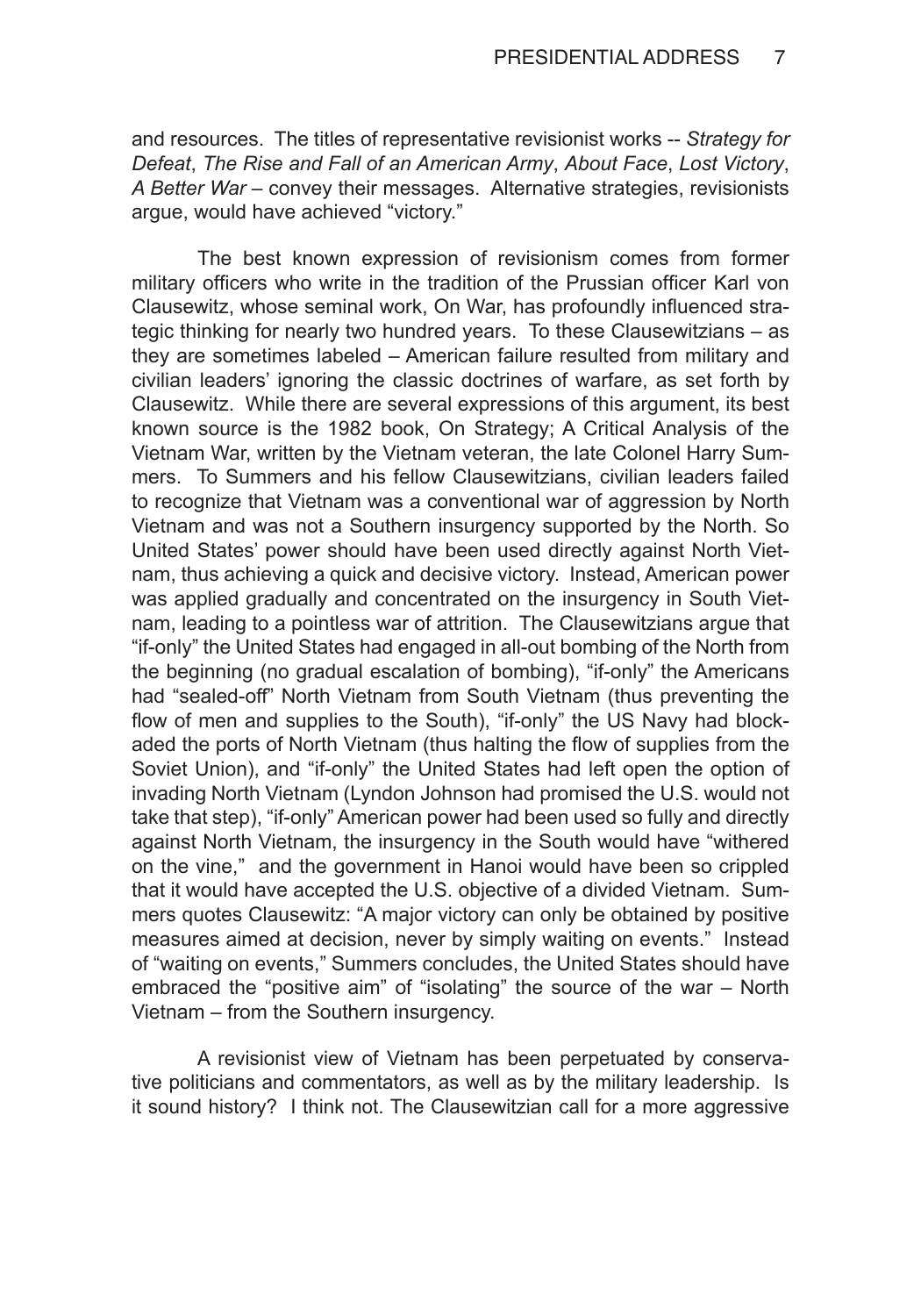## 8 OAH PROCEEDINGS

war against North Vietnam ignores the reasons why President Johnson imposed restrictions on the bombing and why he promised not to invade North Vietnam: Johnson was determined to keep the war limited. He feared taking actions which would lead China or the Soviet Union to intervene militarily. He remembered how the American effort to unify Korea by sending troops into North Korea had led to China's intervention, an intervention which was followed by the longest retreat of an American army in history. Neither the Soviet Union nor China was prepared to see its ally defeated and both of the major communist powers indeed competed to see which could provide the greatest assistance to North Vietnam. Besides minimizing the international political realities, the Clausewitzians also minimize the internal politics of Vietnam, namely the chronic weakness and instability of South Vietnam. That weakness contributed to the strength of the communist insurgency, which was not wholly dependent on North Vietnam for its survival. Perhaps what is most lacking in revisionism is an appreciation of the strength of America's enemy. By all accounts, the North Vietnamese Army was an effective fighting force – disciplined, well-armed, mobile. The Viet Cong insurgency may have been substantially weakened during the war, but increased support from North Vietnam and the capacity to draw upon its historic strength among the peasantry contributed to its resiliency. The quality of the enemy's military had something to do with America's failure.

So the differences between revisionists and orthodox scholars remain clear-cut. Failure to the revisionists was in the execution of the war. Failure to the orthodox writers was in the decision to go to war. Revisionists write of a retrospective victory, while the orthodox school continue to see the war as unwinnable.

Vietnam, and these conflicting explanations of failure, continue to influence American culture. It is in part because the nation's leadership is now in the hands of men and women who came of age during the Vietnam era and whose views of America's place in the world have been shaped by their experiences and their reading on that war. Vietnam's continuing importance, however, runs deeper, because the era produced a counter-culture and a strong reaction to it, a phenomenon which has contributed to a decline in civility in political discourse. That was never clearer than in 1992 when the Democrats nominated Bill Clinton for President and Al Gore for Vice President, and they presented themselves as embodying the boomer generation coming of age. It led to an angry response at the Republican convention from another baby boomer, Marilyn Quayle, the wife of the Vice President. Speaking as one journalist wrote "through gritted teeth," Mrs. Quayle said: